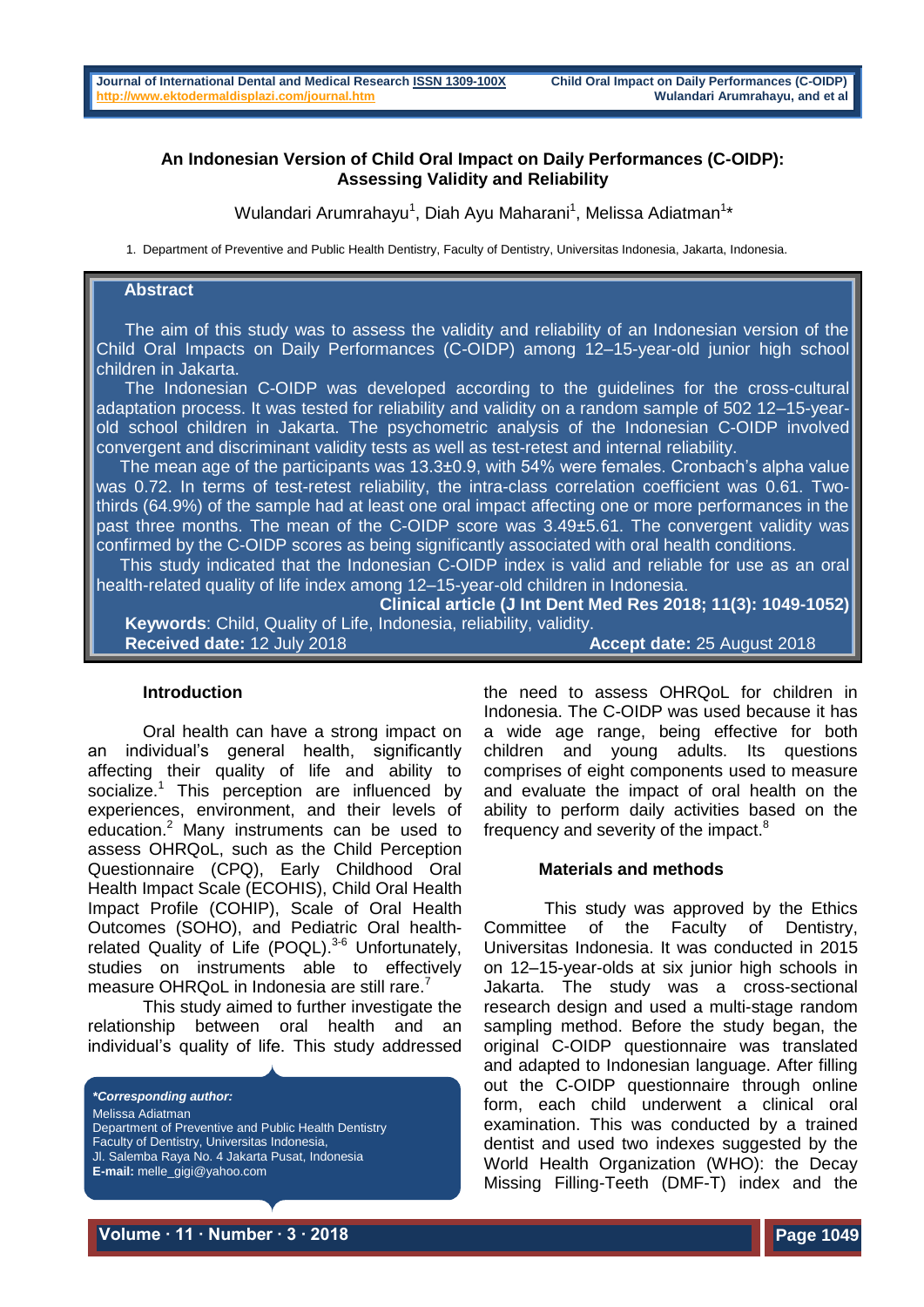#### **Journal of International Dental and Medical Research [ISSN 1309-100X](http://www.ektodermaldisplazi.com/dergi.htm) Child Oral Impact on Daily Performances (C-OIDP) http://www.ektodermaldisplazi.com/journal.htm**

PUFA index for caries status evaluation. The PUFA index records the presence of severely decayed teeth with visible pulpal involvement, ulceration caused by dislocated tooth fragments, fistula, and abscess. For the evaluation of gingival and oral hygiene status, the Gingival Index (GI) and Plaque Index (PI) were used. The GI included the following categories: normal gingiva, slightly inflamed gingiva, moderately inflamed gingiva, and severely inflamed gingiva.<sup>9</sup> The PI used the following categories: absence of plaque, plaque evident on probing, plaque can be seen, and accumulation of plaque. The data obtained were then dichotomized into two categories: healthy and non-healthy.<sup>4</sup> Data management and analysis were performed using the software SPSS Statistics 20.

Comparison analysis was conducted to evaluate the discriminant validity. The convergent validity was analyzed using correlation tests. The reliability of the tests was analyzed using two types of tests. The Cronbach's alpha was used to evaluate internal consistency and reliability. The intra-class correlation coefficient (ICC) test was used to determine the reliability of test-retest.

# **Results**

The response rate was 91.6%. The total number of examined participants, who had parental consent, present on the examination day, willing to participate the study, were 502 adolescents. The mean age of the respondents was 13.3±0.9, with 54% of the students were girls. The socio-demographic distribution of the respondents completing C-OIDP is presented in Table 1. Two-thirds (64.9%) of the sample stated that, during the last three months, their oral condition had been affected by at least 1 out of 8 types of disturbances listed in the questionnaire, disrupting their ability to carry out daily activities. The mean C-OIDP score was 3.5. The mean C-OIDP, DMF-T, PUFA, GI, and PI scores are shown in Table 1.

The test and retest reliability showed an ICC of 0.61. The internal reliability showed that the cronbach's alpha score was 0.72. Table 2 showed the Cronbach's alpha score of each domains. All corrected item total correlations score was positive, and above 0.3. The discriminant validity in this study was evaluated through the comparison of the C-OIDP scores and clinical examination (active decay, positive

| Characteristics             | n (%)      | Mean (SD) |
|-----------------------------|------------|-----------|
| Gender                      |            |           |
| Male                        | 231 (46)   |           |
| Female                      | 271 (54)   |           |
| Age                         |            |           |
| 12                          | 114 (22.7) |           |
| 13                          | 169 (33.7) |           |
| 14                          | 179 (35.7) |           |
| 15                          | 40 (8.0)   |           |
| <b>Father's Education</b>   |            |           |
| Low                         | 52 (10.4)  |           |
| Moderate                    | 361 (71.9) |           |
| High                        | 89 (17.7)  |           |
| Mother's Education          |            |           |
| Low                         | 92 (18.3)  |           |
| Moderate                    | 343 (68.3) |           |
| High                        | 67 (13.3)  |           |
| C-OIDP                      |            |           |
| Eating $(0-9)$              | 168 (33.5) | 3.5(5.6)  |
| Speaking (0-9)              | 80 (15.9)  | 0.4(0.9)  |
| Cleaning teeth (0-9)        | 201 (40.0) | 0.2(0.7)  |
| Sleeping/relaxing (0-9)     | 95 (19.1)  | 0.5(1.1)  |
| Emotional stability (0-9)   | 150 (29.9) | 0.4(0.9)  |
| Smiling/showing teeth (0-9) | 96 (19.1)  | 0.4(1.0)  |
| School activities (0-9)     | 48 (9.6)   | 0.3(0.8)  |
| Social Interaction (0-9)    | 57 (11.4)  | 0.1(0.6)  |
| Impact $\geq 1$             | 326 (64.9) | 0.2(0.6)  |
| <b>Oral Health Status</b>   |            |           |
| DMF-T (0-16.0)              | 439 (12.5) | 4.4(3.1)  |
| PUFA (0-4.0)                | 107(21.3)  | 0.3(0.7)  |
| $GI (0-2.7)$                | 141 (28.1) | 0.8(0.6)  |
| $PI(0-3.0)$                 | 168 (33.5) | 0.9(0.6)  |

**Table 1**. Descriptive statistics of socio-demographic characteristics, C-OIDP, and oral health status of the study participants.

|                            | Corrected item-<br>total correlation | Cronbach's alpha<br>if item deleted |
|----------------------------|--------------------------------------|-------------------------------------|
| Eating                     | 0.44                                 | 0.69                                |
| Speaking                   | 0.30                                 | 0.72                                |
| Cleaning teeth             | 0.51                                 | 0.68                                |
| Sleeping/relaxing          | 0.48                                 | 0.68                                |
| <b>Emotional stability</b> | 0.54                                 | 0.67                                |
| Smiling/showing<br>teeth   | 0.32                                 | 0.71                                |
| School activities          | 0.39                                 | 0.70                                |
| Social interaction         | 0.37                                 | 0.71                                |

**Table 2.** The corrected item-total correlation from the eight components and the Cronbach's alpha if item were excluded.

PUFA, oral hygiene, and gingivitis) as seen in Table 3. Children with no-active caries had a lower mean C-OIDP. Children with zero PUFA score had lower C-OIDP score. Children with good oral hygiene  $(PI < 1)$  had significant lower C-OIDP score. Also, children without signs of gingivitis (GI < 1) had significant lower C-OIDP score.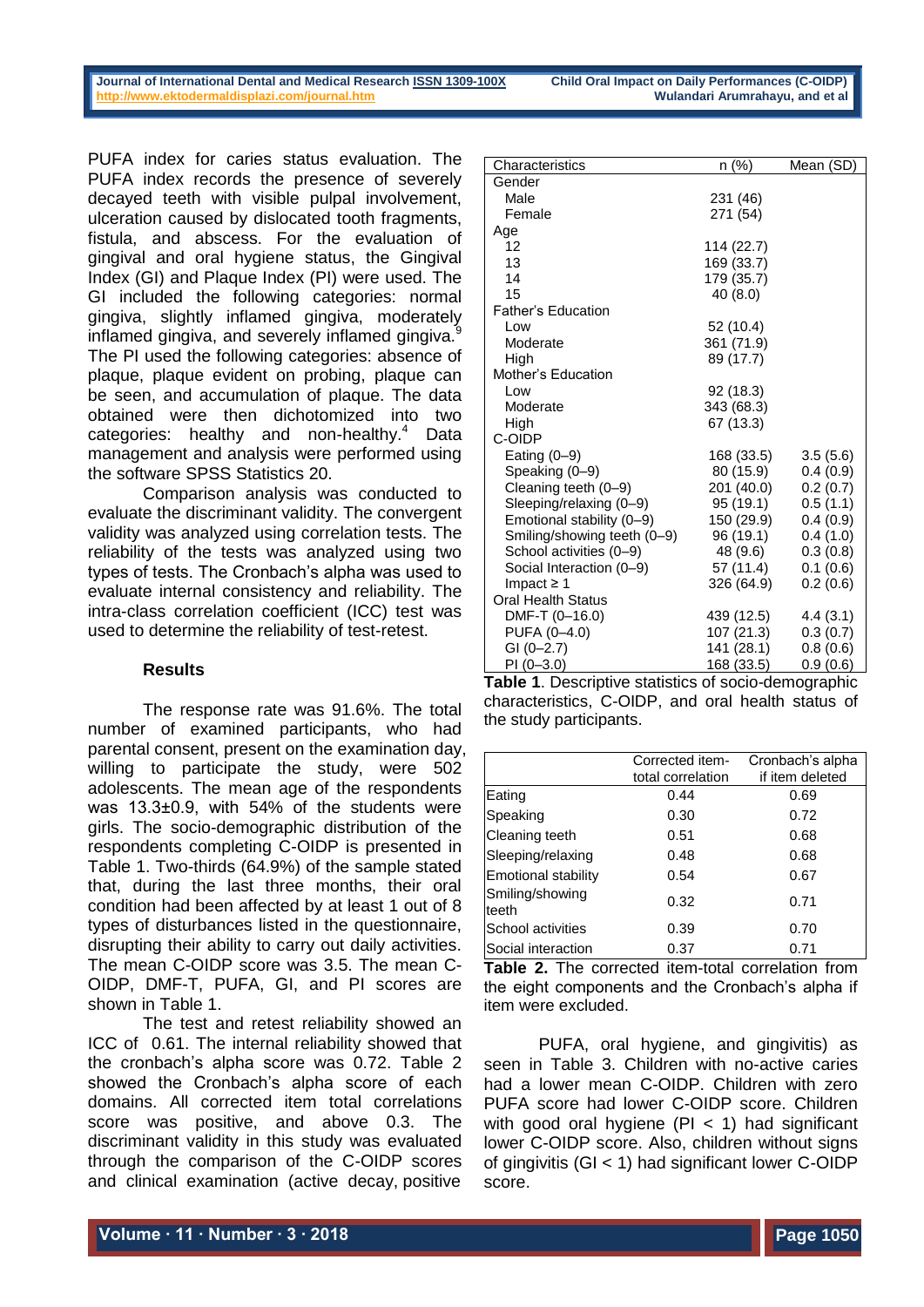|                        | C-OIDP | p-value |
|------------------------|--------|---------|
| <b>Active Caries</b>   |        |         |
| Active $(n=438)$       | 257    | $0.03*$ |
| Non $(n=64)$           | 215    |         |
| PUFA                   |        |         |
| Positive (n=395)       | 286    | $0.00*$ |
| Negative ( $n = 107$ ) | 242    |         |
| Plaque                 |        |         |
| Present (n=333)        | 270    | $0.00*$ |
| Absent (n=169)         | 242    |         |
| Gingivitis             |        |         |
| Positive (n=361)       | 277    | $0.01*$ |
| Negative $(n=141)$     | 242    |         |

**Table 3.** Comparison test of the mean C-OIDP score with clinical conditions.

Mann-Whitney U Test; \*p < 0.05

|                           | C-OIDP  |         |
|---------------------------|---------|---------|
|                           |         | p-value |
| <b>Active Caries</b>      | 0.10    | $0.02*$ |
| <b>PUFA</b>               | 0.14    | $0.00*$ |
| Plaque Index              | 0.08    | $0.04*$ |
| Gingival Index            | 0.16    | $0.01*$ |
| Subjective General Health | 0.57    | 0.20    |
| Subjective Oral Health    | $-0.27$ | $0.01*$ |

**Table 4.** Correlations between C-OIDP score and oral health indicators

Spearman correlation test; \*p < 0.05

|                       | Gender (n(%)) |            | p-value |
|-----------------------|---------------|------------|---------|
|                       | Male          | Female     |         |
| C-OIDP impact         |               |            |         |
| Eating                | 77 (33)       | 91 (33)    | 0.95    |
| Speaking              | 44 (19)       | 36 (13)    | 0.08    |
| Cleaning teeth        | 96 (41)       | 105 (39)   | 0.52    |
| Sleeping/relaxing     | 43 (19)       | 53 (19)    | 0.79    |
| Emotional stability   | 68 (29)       | 82 (30)    | 0.84    |
| Smiling/showing teeth | 48 (21)       | 48 (18)    | 0.38    |
| School activities     | 30(13)        | 18(6)      | $0.02*$ |
| Social interaction    | 37 (16)       | 20(7)      | $0.00*$ |
| Prevalence of impact  |               |            |         |
| Experiences impact    | 152 (66)      | 174 (64)   | 0.71    |
| No impact             | 79 (34)       | (36)<br>97 |         |

**Table 5**. Analysis of the quality of life by gender Chi Square Test; \*p < 0.05

The convergent validity was further assessed by correlating the total mean scores between the clinical conditions with the C-OIDP scores adjusted by age and gender (Table 4). The results showed that there was a significant correlation between the clinical conditions (active caries, PUFA, plaque, and gingivits) and the C-OIDP score. The convergence validity was alsp evaluated using the Spearman correlation test. Table 4 presents the correlation between the C-OIDP scores and the self-scoring on general health. There was significant correlation between the C-OIDP score

and self-scoring on general oral health. The C-OIDP items analysis of the prevalence and intensity of impact based on gender is shown in Table 5.

### **Discussion**

In approaching the cross-cultural adaptation of the C-OIDP, the relevance and validity of an instrument needs to be examined in the light of the settings of individual countries. The first step is the translating procedure, which should be done according to guides provided by Guillemin et al.<sup>10</sup> This includes translation into a given country's native language, back-translation into the instrument's original language, evaluation by a professional committee. The Indonesian version of C-OIDP shows reliability for use as a survey instrument. None of the domains received a Cronbach's alpha score that exceeded the Cronbach's alpha standard; thus, none of the questions needed to be revised or eliminated from this instrument. The discriminant validity grouped children based on their clinical indicators, which were active caries, PUFA, plaque, and gingivitis. The study showed that children with active caries, positive PUFA, plaque, and gingivitis had a higher mean C-OIDP score. The convergence validity was proven by the negative relationship between the C-OIDP score and self-scoring on general and oral health. This negative relationship showed that participants with higher OHRQoL scores showed lower self-scoring towards their general and oral health.<sup>4,11-13</sup> The two types of validity tests showed a significant correlation and ability to discriminate between good and poor oral health, indicating the validity of the questionnaire.

The C-OIDP scores of the participants indicated relatively high quality of life, comparatively, in previous studies in other countries, the C-OIDP scores were also high<sup>14</sup>; each participant experienced at least one effect due to oral conditions, indicating that oral conditions had an impact on participants' quality of life. Participants' habits regarding eating and cleaning their teeth were most affected by disturbances in oral health. In this study, participants with high DMF-T scores were presumed to have active caries, which affect chewing and biting and cause problems while brushing teeth.<sup>15</sup>